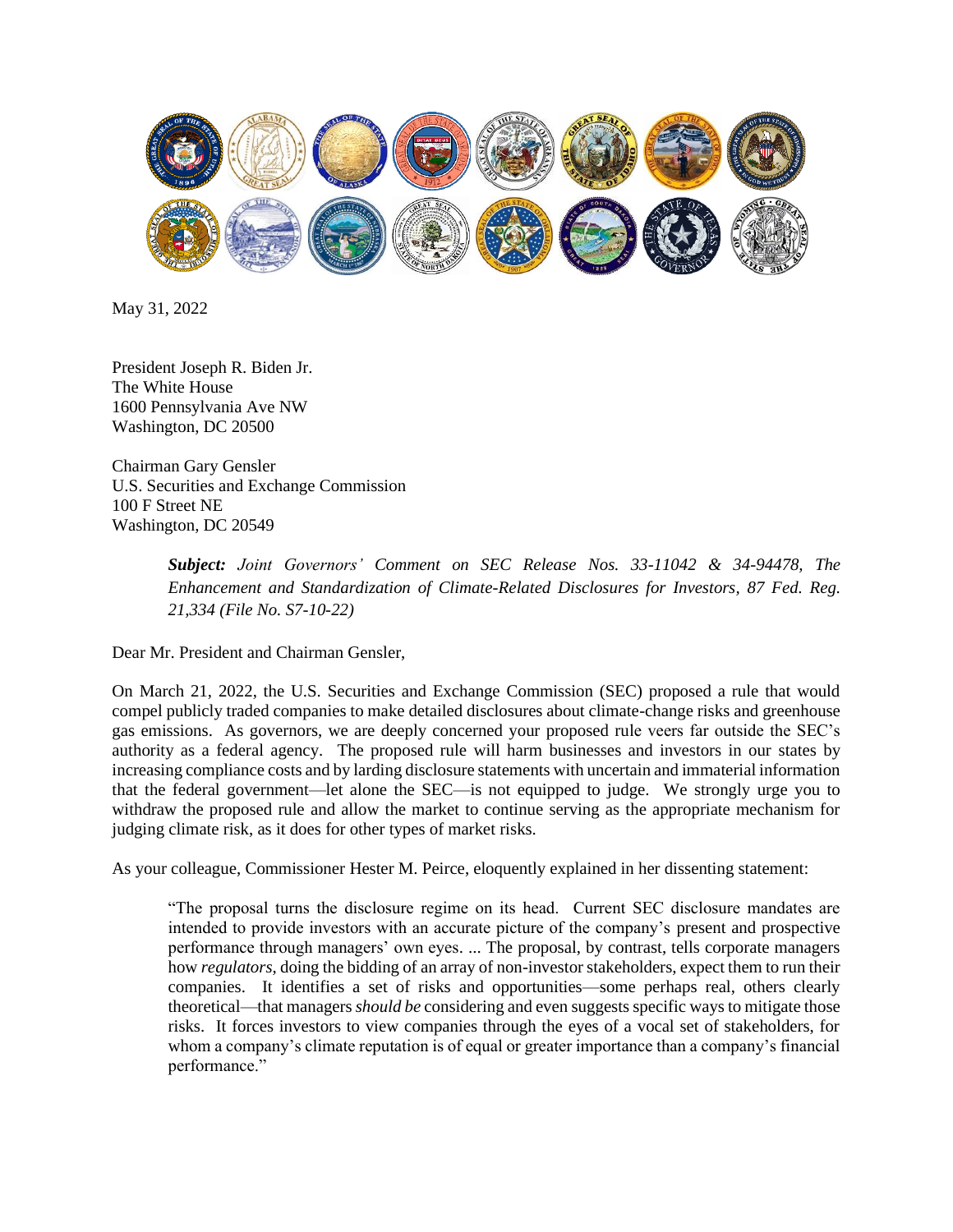Re: File No. S7-10-22 May 31, 2022 Page 2 of 3

We agree. It is perfectly fine for companies to voluntarily disclose their perceived exposure to climate risks, and many of them already do so under existing SEC guidance when such risk is deemed material to the value and risk of the company's securities. However, since climate change models vary dramatically, the notion of evaluating investment risk based on such uncertain variables is inherently subjective and unreliable. Moreover, such disclosures would serve to confuse investors as to how to judge true financial risk, significantly reducing market efficiency. It is precisely the type of question where government should not impose its own judgments of what constitutes material risk in place of managers'.

The unprecedented level of federal overreach makes your proposed rule an especially dangerous step. The SEC's congressionally directed mission is to protect investors, facilitate capital formation, and maintain fair, orderly, and efficient markets. The proposed rule degrades and undermines that mission by injecting subjective political judgments on climate policy into corporate disclosures, in a manner calculated to harm the states that provide for America's energy security.

The proposed rule appears part of an ongoing effort across the federal government to penalize companies involved in traditional energy development. Until recently, the Biden Administration explicitly refused to issue new oil and gas leases on federal lands and is now considering only a fraction of the lands that should be available. In addition, the Council on Environmental Quality is rolling back reforms to the environmental review process, the President has denied key pipeline and other permitting applications, and officials throughout the Biden Administration are rhetorically discouraging investment in oil and gas development. The proposed rule adds to that misguided agenda by distorting the mission of a key regulatory agency.

The approach in the proposed rule is especially foolish at a time when the cost of energy, and everything that depends on energy, has skyrocketed. Americans are struggling to pay their bills during the worst inflation in decades, and they expect their federal leaders to do everything possible to bring down prices, not place additional burdens on businesses and increase the uncertainty they face.

We strongly urge you to withdraw the proposed rule.

Sincerely,

Governor Spencer Cox State of Utah

Governor Doug Ducey State of Arizona

Governor Kim Reynolds State of Iowa

 $\kappa$ ay lvey

Governor Kay Ivey State of Alabama

Governor Asa Hutchinson State of Arkansas

Governor Tate Reeves State of Mississippi

Governor Mike Dunleavy State of Alaska

Governor Brad Little State of Idaho

Governor Mike Parson State of Missouri